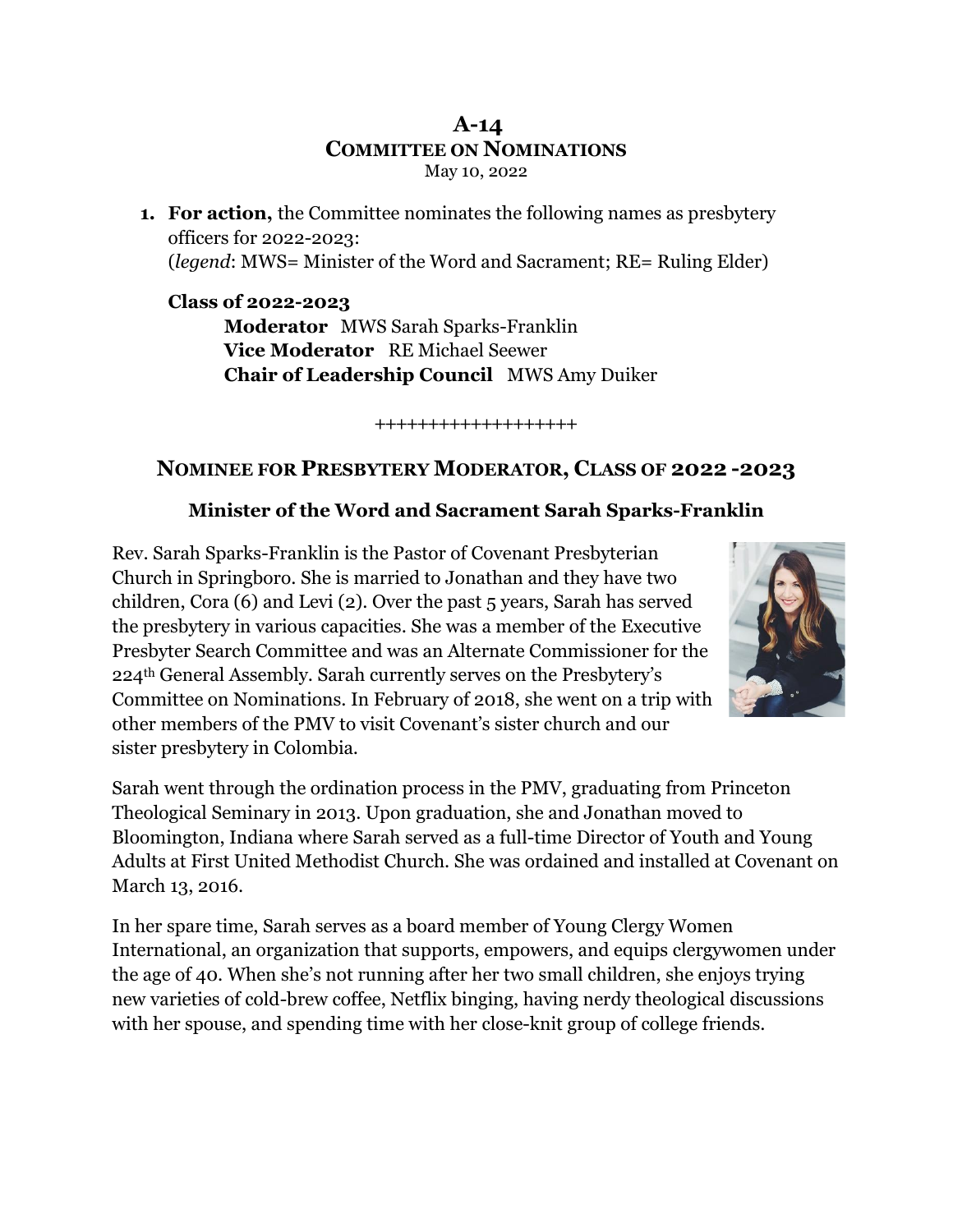## **NOMINEE FOR PRESBYTERY VICE MODERATOR, CLASS OF 2022 Ruling Elder Michael Seewer**



Originally from northern Ohio, the Seewer family settled in Fairborn because of its close proximity to Wright-Patterson Air Force Base. My father's work was in the military and the Federal Civil Service. Other than time in Germany with family and the college experience, I have lived in the surrounding area all my life. Having both enormous joy in reading and intellectual curiosity about the past led me to a thirty-one year career of

teaching history and literature. In the process I acquired both a M.A. and Ph.D. degree in history. Sadly, I prematurely had to depart a position I loved and filled with care for my students because of my severe genetic hearing disability.

I have been a Presbyterian my entire life. Experiencing excellent role models in my mother with her Christian compassion for others, my father who was both a deacon and an elder, and significant pastor mentors. I have been a member of First Presbyterian Church of Fairborn for sixty-four years. Ordained as a Ruling Elder, I have served in this capacity for almost forty years. During this period, I have been a member of the session at Fairborn for eighteen years, chairing numerous committees, including Mission, Christian Education, Worship, Personnel, and others. I also chaired a Pastor Nominating Committee. Currently I am a member of the Nominations Committee at the local congregation.

At the Presbytery of the Miami Valley, I initially was a member of the Committee on Certified Christian Educators for six years, helping teachers reach their goals in the denomination. For the last fourteen years, I have been a member of, or working with, the Committee on Ministry. In this capacity, I have been a liaison to various congregations, including moderating sessions for periods of time when needed, assisting pastoral searches, and serving on two Administrative Commissions, providing a leadership role in one. I pray that, with God's help, I can prove worthy of the position to which I have been presently called. I am indeed appreciative of those who feel I am qualified to serve the Presbytery of the Miami Valley as Vice Moderator. I shall strive to do my very best. God bless and watch over all the congregations of this fine presbytery.

# **NOMINEE FOR CHAIR OF LEADERSHIP COUNCIL, CLASS OF 2022**

# **Minister of Word and Sacrament Amy Duiker**



Amy Duiker has been the Pastor of Sugar Creek Presbyterian Church in Kettering since August 2019, and has served congregations in Maumee Valley, Cincinnati, and Baltimore Presbyteries. In addition to serving at Sugar Creek and in the presbytery, she also serves on the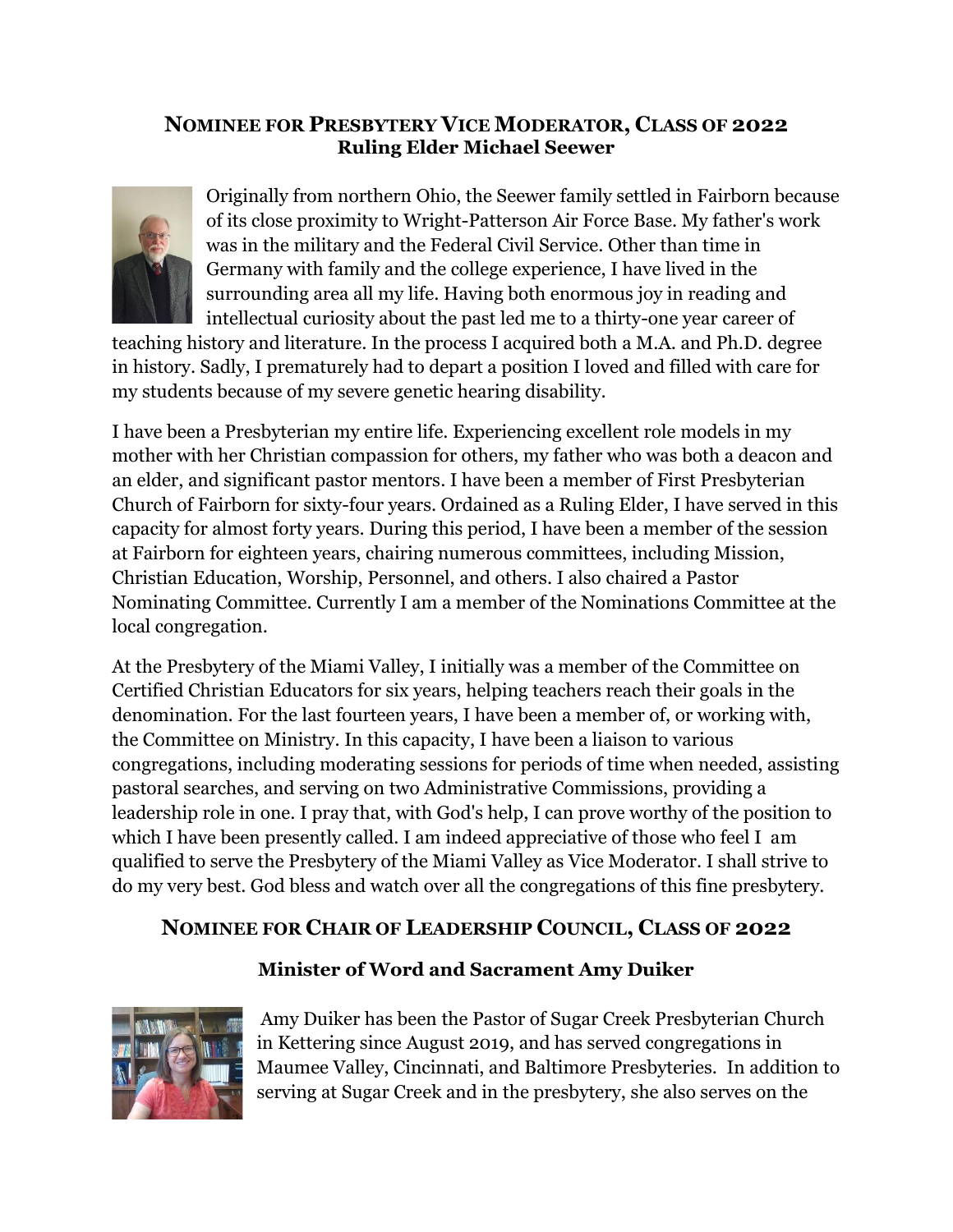Synod of the Covenant's Grants Team, which is responsible for approving higher education scholarships and church grants that align with the denomination's Matthew 25 initiatives. Her family runs a small nonprofit called Broken Bus Dayton that endeavors to meet those experiencing homelessness in Dayton where they are with immediate needs and the deep and broad love of Christ. Amy enjoys reading, crocheting, taking walks with her husband and two kids (Claire, 11; Owen, 9), and date nights to see Dayton Live Broadway shows.

+++++++++++

**2. For action,** the Committee nominates the following names to Presbytery committees and Council:

*(Note: The Nominations Committee continues to seek to fill vacant committee slots.)*

### **Leadership Council**

[2022-23 Chair MWS Amy Duiker, noted above] Class of 2024 MWS Ben Beres, Huntsville RE Alice McCollum, Dayton, Trinity Class of 2025 MWS Joe Hinds, Fairborn MWS Cliff Haddox, Dayton, Central 1 vacant - RE

#### **Committee on Ministry**

2022-23 Chair – MWS Shelley Wiley, Slifers Vice-Chair – MWS Anna Owens, Dayton, Westminster Class of 2023 RE Michelle Sloane, Urbana Class of 2024 MWS Jackie Nowak, HR 1 Vacant - MSW Class of 2025 RE Brenda Peters, Dayton, College Hill RE Scott Risner, Huntsville RE Rob Storm, Springfield, Covenant 3 Vacant – MSW

#### **Committee on Preparation for Ministry**

2022-2023 Chair – MWS Kelly Shin Class of 2023 1 Vacant - MWS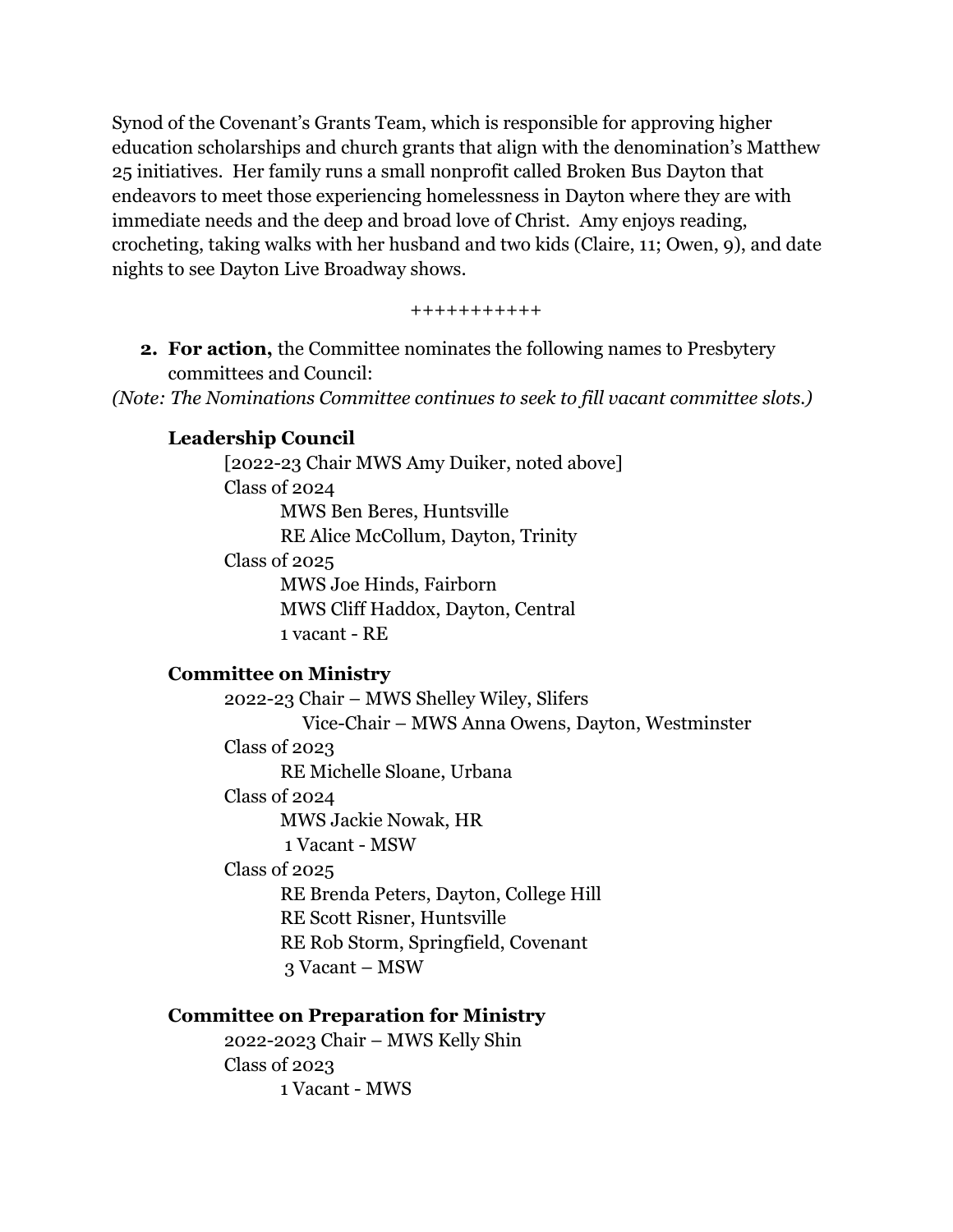Class of 2025

RE Kevin Creager, Springfield, Northminster 1-2 Vacant MWS and/or RE

#### **Network Support and Grants**

2022-23 Chair – Mike Gardner Class of 2025 MWS Nancy Birdsong, Dayton, Southminster MWS Ted Dennis, Belle Center MWS Don Sherman, HR

#### **Nominations**

2022-23 Chair – RE Marge Morgan, Sugar Creek Class of 2025 MWS Marcy Bain, VAL 1 vacant - MWS

#### **Representation and Diversity**

2022-23 Co-Chairs – Pat Meadows and Diane Welborn Class of 2023 RE Donna Courtney, Sugar Creek Class of 2024 MWS Ed McNulty, HR Class of 2025 RE Pat Meadows, Trinity

#### **Staff Support**

2022-23 Chair – Class of 2023 RE Mark Brunn, Sugar Creek 1 vacant RE Class of 2025 RE Janice Kronour, Slifers MWS Angie Schenck, HR

#### **Trustees**

2022-23 Chair – Georgie Woessner Class of 2025 MWS Tom Ramsey, Reily RE Georgie Woessner, Dayton, Westminster